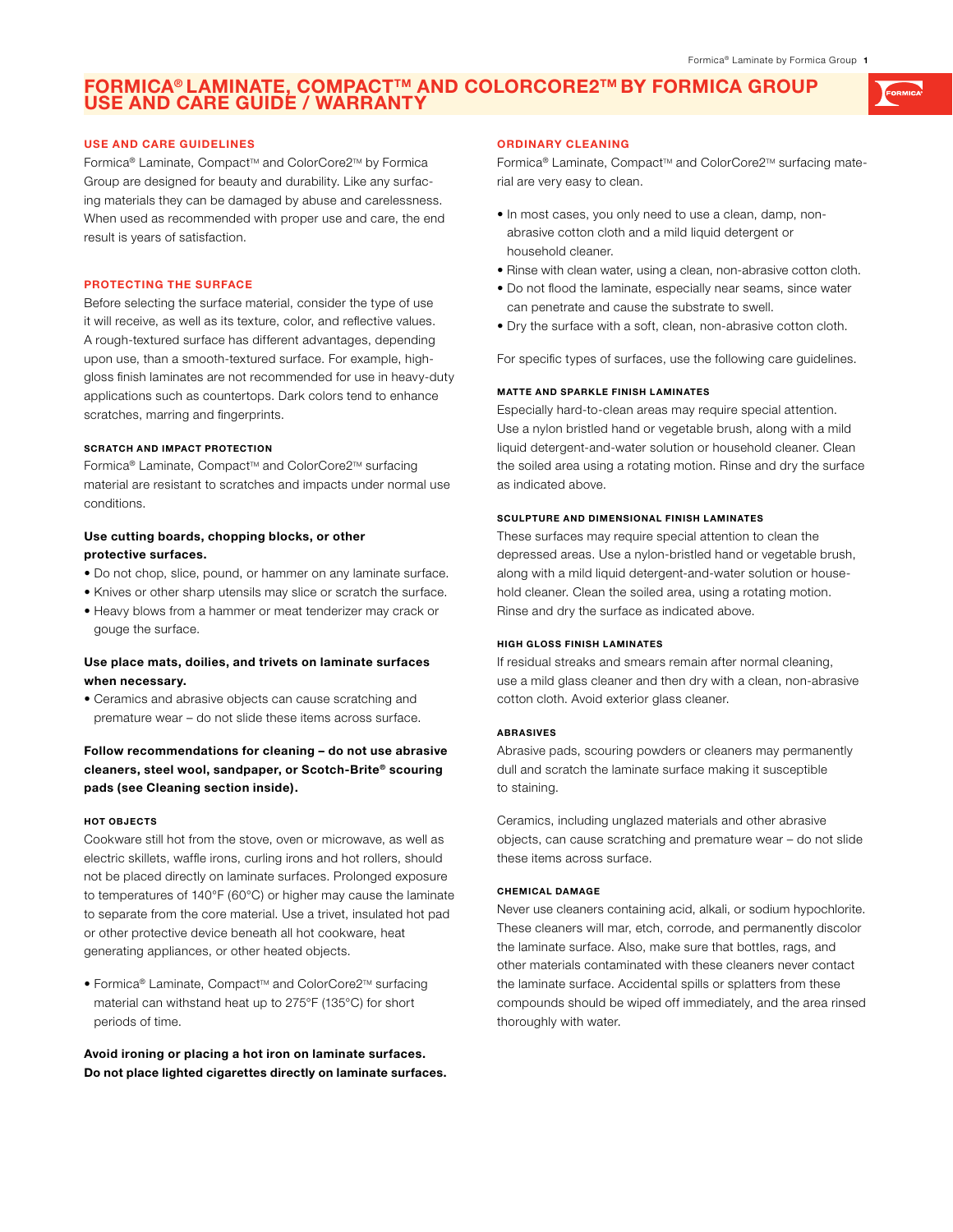# **Formica® Laminate, CompactTM and ColorCORE2TM by formica Group USE and Care Guide / Warranty** continued

## **Examples of cleaners containing acid, alkali, or sodium hypochlorite include, but are not limited to:**

ceramic cooktop cleaners oven cleaners chlorine bleach rust removers drain cleaners some disinfectants lime scale removers toilet bowl cleaners metal cleaners tub and tile cleaners

coffeepot cleaners some countertop cleaners

# **SPECIAL CLEANING RECOMMENDATIONS**

#### **Residual Glue**

Sometimes new decorative laminate has a streaky appearance caused by contact adhesive used during fabrication. Clean with a non-abrasive cotton cloth and an adhesive solvent such as Formica® Brand Non-flammable Contact Adhesive Solvent. Use solvent sparingly, as excessive amounts may delaminate edges. Read and follow all warnings and instructions on the labels of all solvent products.

### **Paint and Varnish**

Remove most oil-base paints, varnishes and lacquers from decorative laminate surfaces with a suitable solvent. Read and follow all warnings and instructions on the labels of all solvent products, and remember that most solvents are extremely flammable. Use solvent sparingly, as excessive amounts may delaminate edges. Remove most water-based paints with an ammoniated household cleaner. For stubborn paint spots, gently use a plastic, non-metallic, non-abrasive pad. Never use steel wool or other abrasive scouring pads.

#### **Stains**

To remove or minimize stains, use full strength Fantastik® All Purpose Cleaner, Formula 409®, Pine-Sol® (original formulation) or other mild household cleaner on the affected area, and allow it to draw out the stain. Blot with a clean, damp, non-abrasive cotton cloth, and then rinse with clean water. When a recommended cleaner changes its formulation, the change may be harmful to the laminate surface. Formica Corporation cannot be held responsible for these changes. Solvents such as denatured alcohol can also be used. Follow all directions and warnings on the solvent label because many are extremely flammable.

#### **Stubborn or "fugitive" stains that may disappear on their own, after a short time or after repeated cleanings, include:**

| coffee and tea stains | food stains |
|-----------------------|-------------|
| fingerprints          | glass rings |
| food dyes             | water marks |

# **Stains which are stubborn or even permanent, and may not disappear, include:**

cash register inks lemon juice food pricing ink marking pen inks indelible inks newsprint label inks wood stains

# **Some materials and liquids, such as dyes and pharmaceutical products, will permanently stain laminate. Examples include:**

| dermatological             | povidone-io    |
|----------------------------|----------------|
| hair dyes and rinses       | Red-2B dye     |
| laundry bluing             | silver nitrate |
| Mercurochrome <sup>®</sup> | tannic acid    |
| peroxides                  | tar compour    |

e-iodine ounds

These stains may be reduced by applying a paste of baking soda and water on the area to pull out the stain. The paste will be slightly abrasive, so do not rub. wipe up the paste with a clean, damp, non-abrasive cotton cloth, and then rinse clean with water.

Periodic application of a self-cleaning wax can help minimize future staining.

*Scotch-Brite® is a registered trademark of 3M Company. Fantastik® is a registered trademark of DowBrands Inc. Formula 409® and Pine Sol® are registered trademarks of The Clorox Company. Mercurochrome® is a licensed trademark of Beckton Dickson.*

#### **LIMITED WARRANTY**

Formica Corporation expressly warrants that, for a period of (1) one year from the date of first sale, these products will be reasonably free of defects in materials and workmanship, and that when properly handled and fabricated, will conform, within accepted tolerance, to applicable manufacturing specifications. Colors subject to dye lot variations. This limited warranty only applies to Formica Brand Laminate which is stored, handled, fabricated and installed in the manner recommended by Formica Corporation. Due to the variety of uses and applications to which Formica Brand Laminate may be put, **Formica Corporation can make no warranty that this product is suitable for any particular purpose and can make no other warranties, expressed or implied, other than those set forth above.**

#### **DISCLAIMER OF WARRANTIES**

**THE WARRANTIES SET FORTH HEREIN OR IN FORMICA CORPORATION'S WARRANTY DOCUMENTS WITH RESPECT TO A PRODUCT ARE THE ONLY WARRANTIES MADE BY FORMICA CORPORATION IN CONNEC-TION WITH THESE PRODUCTS, AND ARE EXPRESSLY IN LIEU OF ANY OTHER WARRANTIES, EXPRESS OR IMPLIED, INCLUDING WITHOUT LIMITATION, ANY WARRANTY OF MERCHANTABILITY OR FITNESS FOR A PARTICULAR PURPOSE. PRODUCTS SOLD BY FORMICA CORPORA-TION ARE SOLD ONLY TO THE SPECIFICATION SPECIFICALLY SET FORTH BY FORMICA CORPORATION IN WRITING. FORMICA CORPO-RATION'S SOLE OBLIGATION FOR A REMEDY TO BUYER SHALL BE REPAIR OR REPLACEMENT TO NON-CONFORMING PRODUCTS, OR AT THE OPTION OF FORMICA CORPORATION , RETURN OF THE PRODUCT AND REFUND OF THE PURCHASE PRICE. BUYER ASSUMES ALL RISK WHATSOEVER AS TO THE RESULT OF THE USE OF THE PRODUCTS PURCHASED, WHETHER USED SINGLY OR IN COMBINATION WITH OTHER SUBSTANCES.**